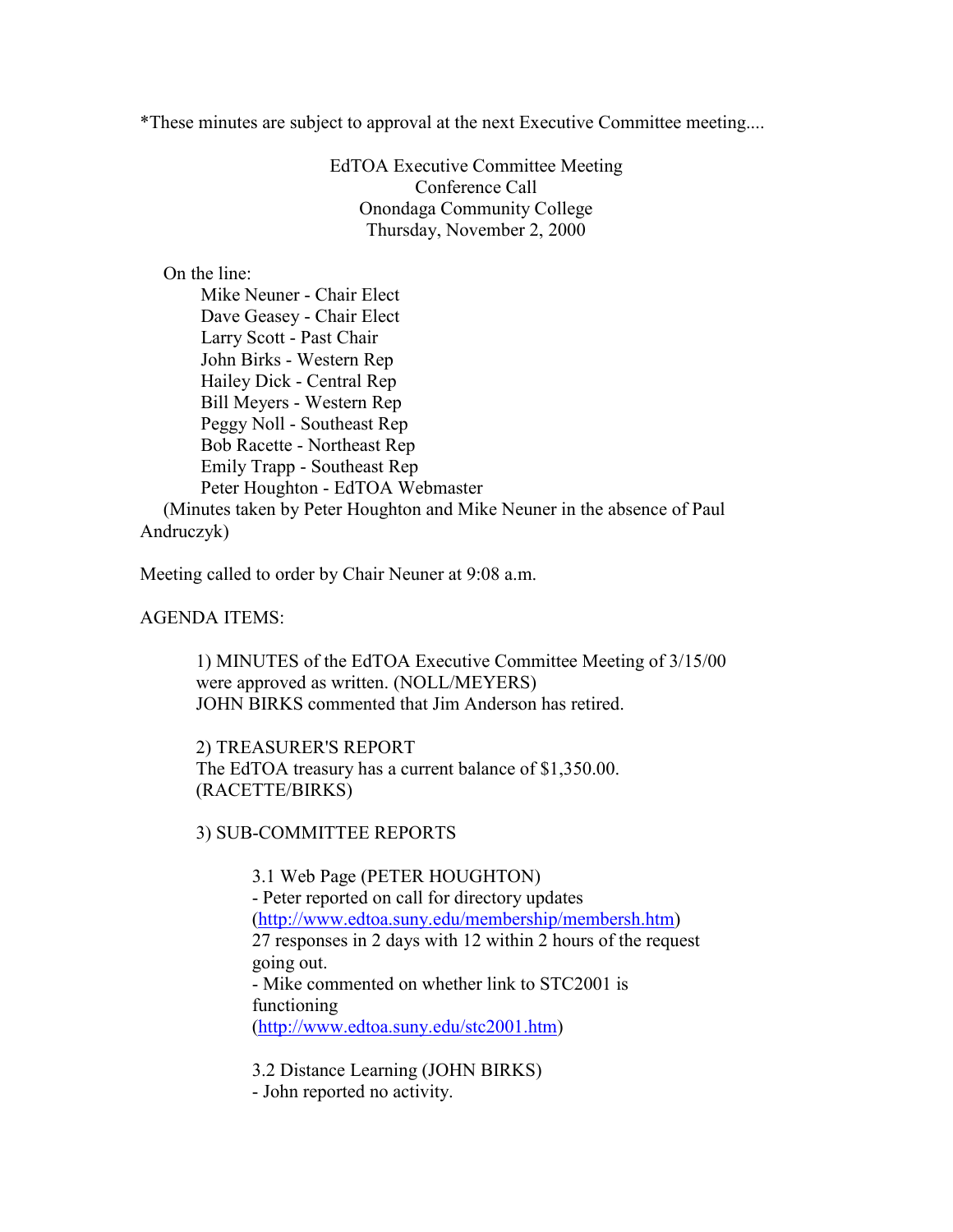3.3 Multimedia Classrooms (EMILY TRAPP/BOB RACETTE)

- Emily reported that the books EdTOA purchased on classroom design have been lent out. Emily mentioned that Jeff Adams has done some major updating to the EdTOA Hi Tech Classrooms Web Page:

(http://www.edtoa.suny.edu/multimedia/mmcr3.htm) - Bob talked about his request for projector information via EdTOA-L.

3.4 NYN/SUNYSAT(ROY SAPLIN) No report

## 4) NEW BUSINESS

4.1 STC 2002 - Theme is still a work in progress..leaning toward: "STC 2001: Vision, Mission, Collaboration, IT Works" - Discussion on EdTOA sessions: HDTV - How does it affect our campuses and the educational process Change Management Multimedia classroom issues - "Now that we have them, how do we maintain them?" ADA compliance - AV needs in classrooms. Closed captioning. Digital Imaging(scanning/modifying/saving images) Jeff Adams Crossplatform Distance Learning. ISDN vs. IP "Just the facts, Ma'am!" DVD(in general) Professionalism - a matter of perception Teaching and Learning Centers System Integration in Multimedia classrooms-Univisions How can I do this quick and dirty? (Tricks of the AV trade) Web Audio - STC 2001 will be opened up to schools outside of the SUNY system in the Hudson Valley area. - Cost for 2001 will be up due to location. Figures discussed range from \$120 to \$150. 4.2 Committee on Professionalism - Joe Smith's request for committee on professionalism. Discussion on professionalism followed with suggestion it could become an EDTOA STC session. Mike will see if Joe wants to chair this.